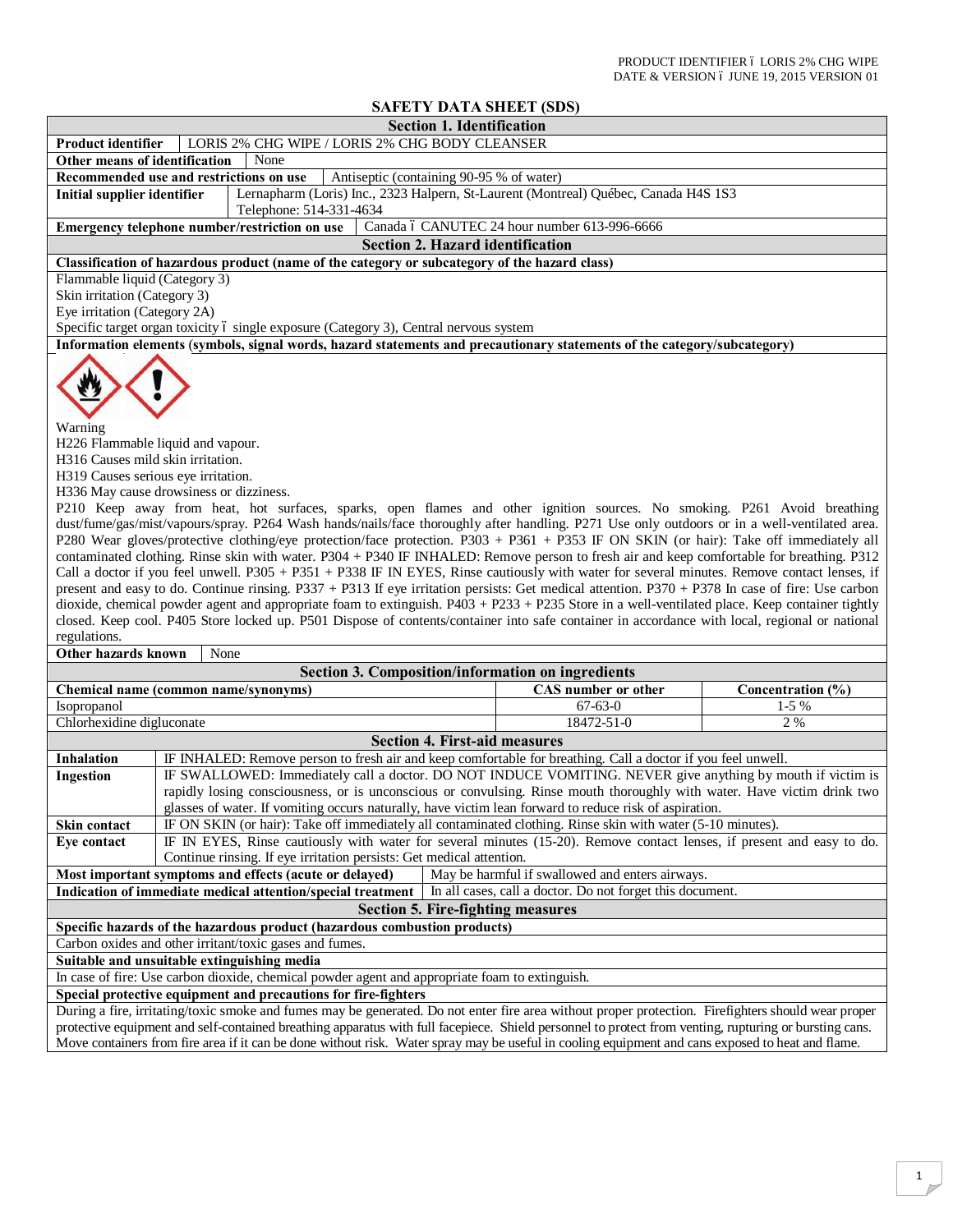| Section 6. Accidental release measures                                                                                                                   |                                                                 |  |  |  |
|----------------------------------------------------------------------------------------------------------------------------------------------------------|-----------------------------------------------------------------|--|--|--|
| Personal precautions, protective equipment and emergency procedures                                                                                      |                                                                 |  |  |  |
| Restrict access to area until completion of clean-up. Ensure clean-up is conducted by trained personnel only. All persons dealing with clean-up          |                                                                 |  |  |  |
| should wear the appropriate protective equipment (See Section 8).                                                                                        |                                                                 |  |  |  |
| Methods and materials for containment and cleaning up                                                                                                    |                                                                 |  |  |  |
| Ventilate area of release. Stop the leak if it can be done safely. Contain and absorb any spilled liquid concentrate with inert absorbent material, then |                                                                 |  |  |  |
| place material into a container for later disposal (see Section 13). Contaminated absorbent material may pose the same hazards as the spilled product.   |                                                                 |  |  |  |
| Notify the appropriate authorities as required.                                                                                                          |                                                                 |  |  |  |
| <b>Section 7. Handling and storage</b>                                                                                                                   |                                                                 |  |  |  |
| <b>Precautions for safe handling</b>                                                                                                                     |                                                                 |  |  |  |
| Keep away from heat, hot surfaces, sparks, open flames and other ignition sources. No smoking. Keep container tightly closed. Ground and bound           |                                                                 |  |  |  |
| container and receiving equipment. Use explosion-proof equipment. Use non-sparking tools. Take action to prevent static discharges. Use only             |                                                                 |  |  |  |
| outdoors or in a well-ventilated area. Wear gloves/protective clothing/eye protection/face protection.                                                   |                                                                 |  |  |  |
| Before handling, it is very important that engineering controls are operating, and that protective equipment requirements and personal hygiene           |                                                                 |  |  |  |
| measures are being followed. People working with this chemical should be properly trained regarding its hazards and its safe use. Inspect                |                                                                 |  |  |  |
| before handling.<br>Label<br>containers<br>containers<br>for<br>leaks                                                                                    | appropriately. Ensure proper ventilation.<br>Avoid<br>breathing |  |  |  |
| dust/fume/gas/mist/vapours/spray. Avoid contact with eyes, skin and clothing. Keep away from heat, sparks and flame. Avoid generating high               |                                                                 |  |  |  |
| concentrations of dusts, vapours or mists. Keep away from incompatible materials (Section 10). Keep containers closed when not in use. Empty             |                                                                 |  |  |  |
| containers are always dangerous. Refer also to Section 8.                                                                                                |                                                                 |  |  |  |
| Conditions for safe storage, including any incompatibilities                                                                                             |                                                                 |  |  |  |
| Store in a well-ventilated place. Keep container tightly closed. Keep cool. Store locked up. Store away from incompatible materials (Section 10).        |                                                                 |  |  |  |
| Inspect all incoming containers to make sure they are properly labelled and not damaged. Storage area should be clearly identified, clear of             |                                                                 |  |  |  |
| obstruction and accessible only to trained personnel. Inspect periodically for damage or leaks.                                                          |                                                                 |  |  |  |
| <b>Section 8. Exposure controls/Personal protection</b>                                                                                                  |                                                                 |  |  |  |
| Control parameters (biological limit values or exposure limit values and source of those values)                                                         |                                                                 |  |  |  |
| Exposure limits: CAS 67-63-0 ó ACGIH ó TLV-TWA 200 ppm & TLV-STEL 400 ppm & PEL-TWA 400 ppm. CAS 18472-51-0 none.                                        |                                                                 |  |  |  |
| Appropriate engineering controls                                                                                                                         |                                                                 |  |  |  |
| Use under well-ventilated conditions. Local exhaust ventilation system is recommended to maintain concentrations of contaminants below                   |                                                                 |  |  |  |
| exposure limits. Make emergency eyewash stations, safety/quick-drench showers, and washing facilities available in work area.                            |                                                                 |  |  |  |
| Individual protection measures/personal protective equipment                                                                                             |                                                                 |  |  |  |
| Respiratory protection is required if the concentrations are higher than the exposure limits. Use a NIOSH approved respirators if the exposure           |                                                                 |  |  |  |
| limits are unknown. Chemically protective gloves (impervious), and other protective clothing to prevent prolonged or repeated skin contact, must         |                                                                 |  |  |  |
| be worn during all handling operations. Wear protective chemical splash goggles to prevent mists from entering the eyes. Wash hands/nails/face           |                                                                 |  |  |  |
| thoroughly after handling. Do not eat, drink or smoke when using this product. Practice good personal hygiene after using this material. Remove          |                                                                 |  |  |  |
| and wash contaminated work clothing before re-use.                                                                                                       |                                                                 |  |  |  |
| Section 9. Physical and chemical properties                                                                                                              |                                                                 |  |  |  |
| Light red liquid<br>Appearance, physical state/colour                                                                                                    | Not available<br>Vapour pressure                                |  |  |  |
| Odour Alcohol                                                                                                                                            | Heavier than air<br><b>Vapour density</b>                       |  |  |  |
| <b>Odour threshold</b><br>Not available                                                                                                                  | <b>Relative density</b><br>1.01                                 |  |  |  |
| Not available<br>рH                                                                                                                                      | Soluble<br><b>Solubility</b>                                    |  |  |  |
| Melting/freezing point<br>Not available                                                                                                                  | Partition coefficient - n-octanol/water<br>Not available        |  |  |  |
| Initial boiling point/range<br>Not available                                                                                                             | <b>Auto-ignition temperature</b>   Not available                |  |  |  |
| $51^{\circ}$ C<br><b>Flash point</b>                                                                                                                     | <b>Decomposition temperature</b><br>Not available               |  |  |  |
| Not available<br><b>Evaporation rate</b>                                                                                                                 | Not available<br>Viscosity                                      |  |  |  |
| Not available<br><b>Flammability (solids and gases)</b>                                                                                                  | <b>VOC</b><br>Not available                                     |  |  |  |
| <b>Upper and lower flammability/explosive limits</b><br>Not available                                                                                    | Other<br>None known                                             |  |  |  |
| Section 10. Stability and reactivity                                                                                                                     |                                                                 |  |  |  |
| Reactivity                                                                                                                                               |                                                                 |  |  |  |
| Does not react under the recommended storage and handling conditions prescribed.                                                                         |                                                                 |  |  |  |
| <b>Chemical stability</b>                                                                                                                                |                                                                 |  |  |  |
| Stable under the recommended storage and handling conditions prescribed.                                                                                 |                                                                 |  |  |  |
| <b>Possibility of hazardous reactions</b>                                                                                                                |                                                                 |  |  |  |
|                                                                                                                                                          |                                                                 |  |  |  |
|                                                                                                                                                          |                                                                 |  |  |  |
| Accumulation of flammable/explosive vapours.                                                                                                             |                                                                 |  |  |  |
| Conditions to avoid (static discharge, shock or vibration)                                                                                               |                                                                 |  |  |  |
| Keep away from heat, hot surfaces, sparks, open flames and other ignition sources. No smoking. Take action to prevent static discharges.                 |                                                                 |  |  |  |
| <b>Incompatible materials</b>                                                                                                                            |                                                                 |  |  |  |
| Oxidizing materials; acids; etc.                                                                                                                         |                                                                 |  |  |  |
| <b>Hazardous decomposition products</b>                                                                                                                  |                                                                 |  |  |  |
| None known                                                                                                                                               |                                                                 |  |  |  |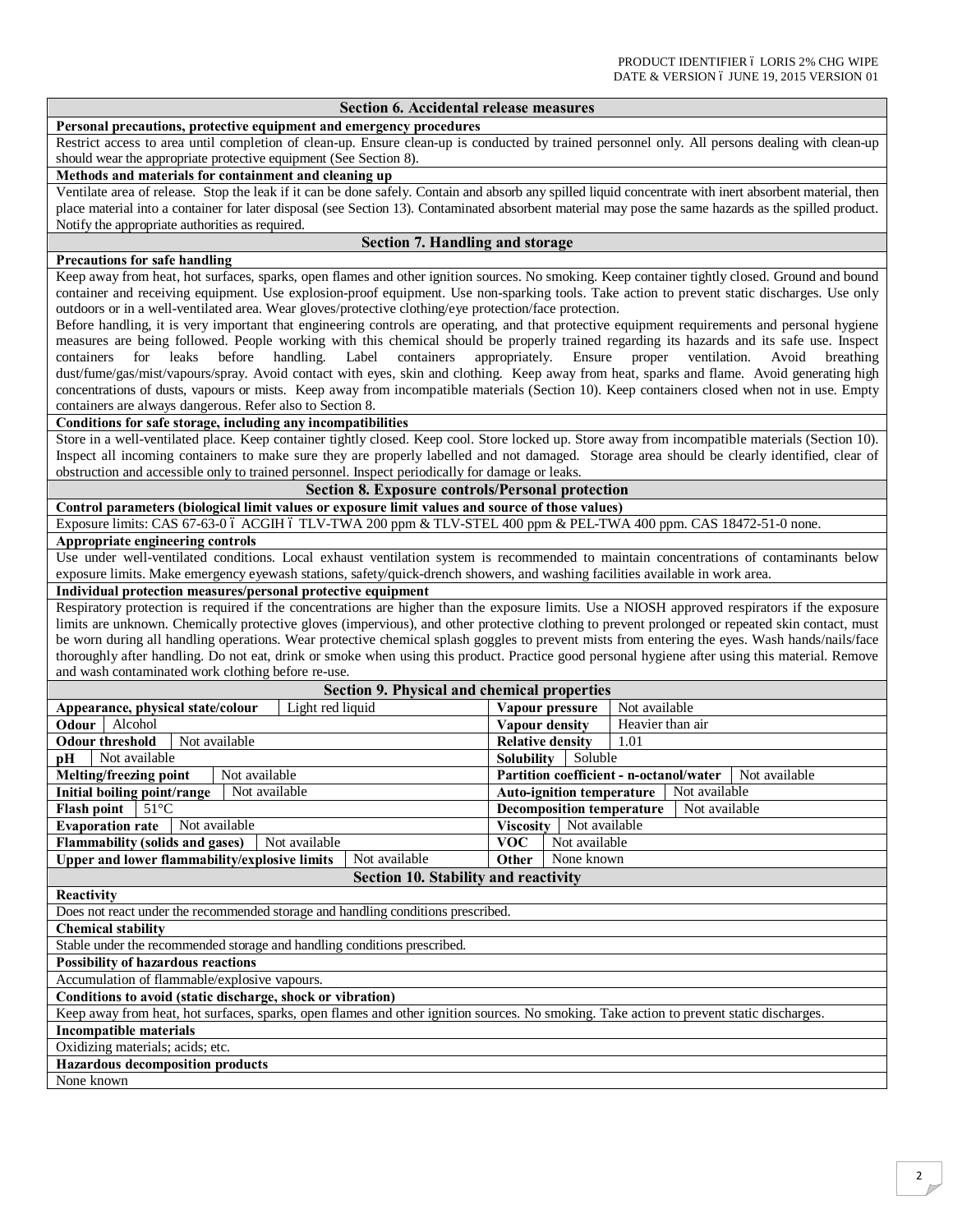| <b>Section 11. Toxicological information</b>                                                                                                               |  |  |  |
|------------------------------------------------------------------------------------------------------------------------------------------------------------|--|--|--|
| Information on the likely routes of exposure (inhalation, ingestion, skin and eye contact)                                                                 |  |  |  |
| May be harmful if swallowed and enters airways. Causes mild skin irritation. Causes serious eye irritation. May cause drowsiness or dizziness.             |  |  |  |
| Symptoms related to the physical, chemical and toxicological characteristics                                                                               |  |  |  |
| Skin irritation, redness, stinging, pain; Eye irritation, redness, tearing; Respiratory tract irritation, coughing, shortness of breath, dizziness,        |  |  |  |
| drowsiness, nausea and headaches.                                                                                                                          |  |  |  |
| Delayed and immediate effects (chronic effects from short-term and long-term exposure)                                                                     |  |  |  |
| Skin Sensitization ó No data available; Respiratory Sensitization ó No data available; Germ Cell Mutagenicity ó No data available;                         |  |  |  |
| Carcinogenicity ó No ingredient listed by IARC, ACGIH, NTP or OSHA Reproductive Toxicity ó No data available; Specific Target Organ                        |  |  |  |
| Toxicity ô Single Exposure ó Central nervous system; Specific Target Organ Toxicity ô Repeated Exposure ó No data available; Aspiration                    |  |  |  |
| Hazard ó Unlikely, but possible; Health Hazards Not Otherwise Classified ó No data available.                                                              |  |  |  |
| Numerical measures of toxicity (ATE; $LD_{50}$ & $LC_{50}$ )                                                                                               |  |  |  |
| CAS 67-63-0 LD <sub>50</sub> Oral - Rat - 4720 mg/kg; LC <sub>50</sub> Inhalation - Rat - 4 h ó 17000 ppm; LD <sub>50</sub> Dermal - Rabbit - 12890 mg/kg  |  |  |  |
| CAS 18472-51-0 none                                                                                                                                        |  |  |  |
| ATE not available in this document.                                                                                                                        |  |  |  |
| <b>Section 12. Ecological information</b>                                                                                                                  |  |  |  |
| Ecotoxicity (aquatic and terrestrial information)                                                                                                          |  |  |  |
| CAS 67-63-0 Toxicity to fish LC <sub>50</sub> 6 Pimephales promelas (fathead minnow) 9640 mg/l - 96 h; Toxicity to daphnia and other aquatic invertebrates |  |  |  |
| LC <sub>50</sub> - Daphnia magna (Water flea) 5102 mg/l - 24 h; Immobilization EC50 - Daphnia magna (Water flea) - 6851 mg/l - 24 h Toxicity to algae      |  |  |  |
| EC50 - Desmodesmus subspicatus (green algae) - $>$ 2000 mg/l - 72 h EC50 - Algae - $>$ 1000 mg/l - 24 h;                                                   |  |  |  |
| CAS 18472-51-0 no data available.                                                                                                                          |  |  |  |
| Persistence and degradability<br>No data available                                                                                                         |  |  |  |
| <b>Bioaccumulative potential</b><br>No bioaccumulation is to be expected.                                                                                  |  |  |  |
| <b>Mobility in soil</b><br>No data available                                                                                                               |  |  |  |
| Other adverse effects<br>No data available                                                                                                                 |  |  |  |
| <b>Section 13. Disposal considerations</b>                                                                                                                 |  |  |  |
| Information on safe handling for disposal/methods of disposal/contaminated packaging                                                                       |  |  |  |
| Dispose of contents/container into safe container in accordance with local, regional or national regulations.                                              |  |  |  |
| <b>Section 14. Transport information</b>                                                                                                                   |  |  |  |
| UN number; Proper shipping name; Class(es); Packing group (PG) of the TDG Regulations                                                                      |  |  |  |
| UN1987; ALCOHOL, N.O.S. (Isopropanol); CLASS 3; PG III                                                                                                     |  |  |  |
| UN number; Proper shipping name; Class(es); Packing group (PG) of the IMDG (maritime)                                                                      |  |  |  |
| UN1987; ALCOHOL, N.O.S. (Isopropanol); CLASS 3; PG III                                                                                                     |  |  |  |
| UN number; Proper shipping name; Class(es); Packing group (PG) of the IATA (air)                                                                           |  |  |  |
| UN1987; ALCOHOL, N.O.S. (Isopropanol); CLASS 3; PG III                                                                                                     |  |  |  |
| Special precautions (transport/conveyance)<br>May also be shipped as a LIMITED QUANTITY in accordance with TDG.                                            |  |  |  |
| <b>Environmental hazards (IMDG or other)</b><br>None                                                                                                       |  |  |  |
| Possible<br>Bulk transport (usually more than 450 L in capacity)                                                                                           |  |  |  |
| <b>Section 15. Regulatory information</b>                                                                                                                  |  |  |  |
| Refer to Section 2 for the appropriate classification. This product has been classified in<br>Safety/health Canadian regulations specifics                 |  |  |  |
| accordance with the hazard criteria of the Hazardous Products Regulations (HPR).                                                                           |  |  |  |
| Refer to Section 3 for ingredient(s) of the DSL<br><b>Environmental Canadian regulations specifics</b>                                                     |  |  |  |
| Safety/health/environmental outside regulations specifics                                                                                                  |  |  |  |
| None                                                                                                                                                       |  |  |  |